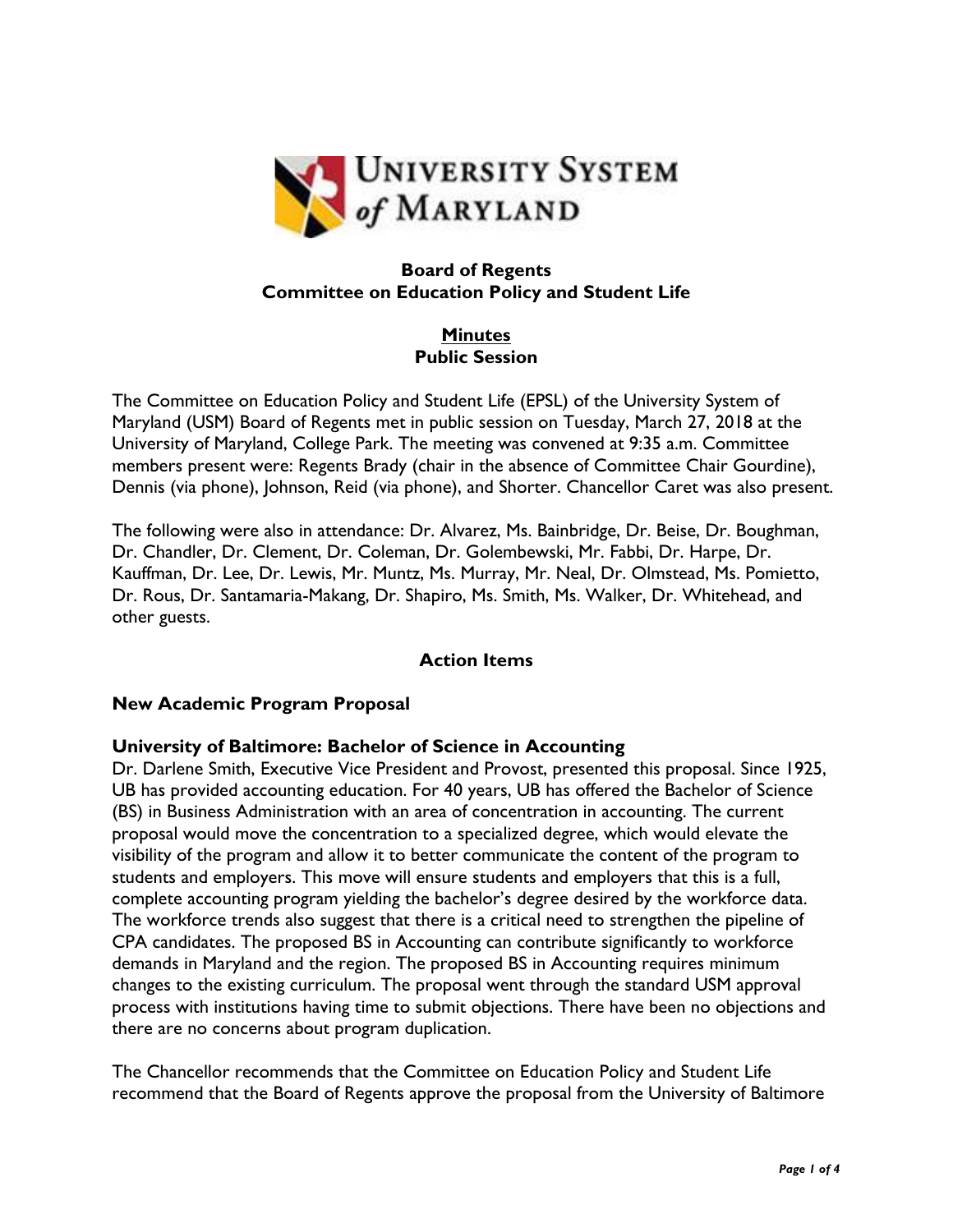to establish a Bachelor of Science in Accounting. The motion was moved by Regent Brady, seconded by Regent Shorter, and unanimously approved.

## **Council of University System Faculty Constitutional Amendments**

Dr. Robert Kauffman, Chair of the Council of University System Faculty (Frostburg State University), presented these amendments. The proposed amendments are designed to eliminate duplication in the campus review of proposed constitutional amendments. The proposed change would eliminate the need for amendments to CUSF's constitution to be referred to constituent institutions for consideration. However, amendments would still require campus consideration via the Council members who represent their constituent institutions at two separate meetings. Therefore, via institutional representatives, campus review is retained. There are no recommended changes to the Board of Regent's role in the amendment approval process. In accordance with current constitutional procedures, the motion was passed by the CUSF Council, distributed to the campuses for comment, repassed by Council, and is now being forwarded to the Board of Regents for its approval. The accompanying memo includes the motion as passed by CUSF, the text after the amendment, and the chronology of the approval process. Dr. Boughman shared the diligence with which the Council went through this process, being sure to enact shared governance throughout.

The Chancellor recommends that the Committee on Education Policy and Student Life recommend CUSF's Constitutional Amendments. The motion was moved by Regent Brady, seconded by Regent Dennis, and unanimously approved.

#### **Information Items**

## **New Program 5-Year Enrollment Review**

Dr. Coleman, Associate Vice Chancellor for Academic Affairs, presented this report. As part of the ongoing program review process and as an indicator of program health, the data in this report reflect the relative accuracy of the projected enrollments that are included in all new program proposals approved from FY 2012 through FY 2017. It is important to note that not all programs are implemented in the year they are approved. Dependent upon the date of Board and MHEC approval, recruitment and admission to the program may not begin until the following year and therefore no enrollments are reported. In other cases, admission to the program may not occur until students have completed the required core courses, examinations, etc., so enrollments would be reported two years after implementation. Regents Johnson, Shorter, and Brady asked for examples of considerations made when developing projected enrollments. Provosts shared that they use various market analyses, data analytics, workgroups, etc. to determine the state's and region's needs. They recognize that some projections are inaccurate, but they are becoming more confident in the projections, as the formality and quantifying of market demand has been increased and is becoming more sophisticated over the last few years. Additionally, Dr. Boughman and provosts noted that although individual programs may be underenrolled, in most cases, this is one of many programs within a college or school. Subsequently, the enrollments within most colleges and schools and the USM are relatively strong. Regent Brady noted that more rigor and reality are needed in the establishment of projected enrollments. In response to concerns about under-enrolled programs at Coppin State University, Dr. Lewis, Provost and Vice President for Academic Affairs, shared the institution's increased use of the aforementioned resources in order to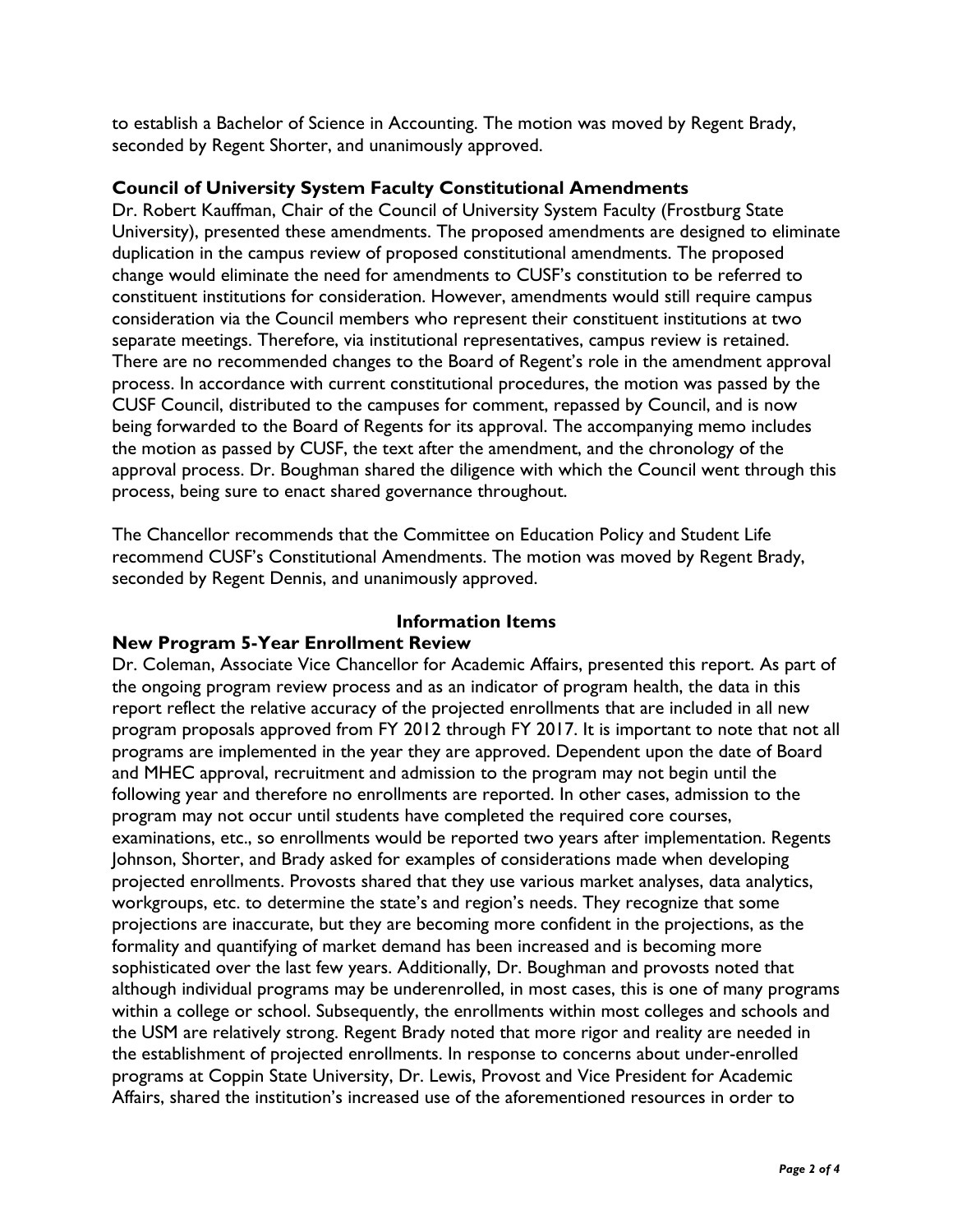obtain more accurate projections. She also noted, however, an error in the data, as the health sciences program (page 5) does have students enrolled. USM staff will address this concern.

Although some programs have been discontinued due to low enrollment and other considerations (i.e., the aforementioned timing; the type and delivery method of the program) should be made when evaluating the numbers, the regents asked that the USM staff and those at the institutions examine why some projected enrollments are not being met and identify steps that need to be taken to discontinue or revive a program. Further, Regent Brady asked, and the committee agreed, that future reports begin with actions taken as a result of the previous year's report. In next year's report, we should revisit what was learned and what happened to programs of concern from the current year. Finally, Chancellor Caret noted that to be as efficient and effective as possible, we should establish one or more trigger points (maybe graduation or enrollment) that would yield a program going on probation and being discontinued after a year or two if enrollments do not increase.

## **Overview of Undergraduate Success in the USM**

Mr. Chad Muntz, Director of Institutional Research, thanked former USM colleague Dr. Ben Passmore for his partnership on these reports in the past and thanked current USM IR team member, Ms. Laura Walker, for her help on the current reports. Mr. Muntz presented the following reports:

- SAT Percentile Distribution of First-Time Undergraduates;
- Retention and Graduation Rates of First-time, Full-time Degree-Seeking Undergraduates; and
- Transfer Students to the University System of Maryland: Patterns of Enrollment and Success.

These reports are designed to help describe undergraduate enrollment within the USM. When looked at as a whole, the three reports provide a useful overview including the various pipelines that feed undergraduate enrollment, the academic profile of incoming first-time students (as measured by SAT scores), student success and persistence after enrollment, and, in the end, bachelor degree attainment. This information can be helpful as regents seek to understand or make decisions about our student population. The complete reports and the PowerPoint from the presentation are available online, but highlights include:

- Fall New First-time, Full-time students and Maryland Community College new transfers represent most of the new enrollment at the traditional institutions.
- Fall new First-time, Full-time students at USM continue to be an academically strong group. The increased attention to completion and closing the achievement gaps has increased student success.
- Overall, USM is maximizing this pipeline by producing nearly seven graduates for every ten that enter as new freshmen.
- Maryland continues to be a net exporter of students approximately 15,000 Maryland residents go to out-of-state institutions and approximately 8,000 students from out-ofstate come to Maryland institutions.
- There are strong positive correlations between student preparation (high school GPA and SAT score) and retention which is positively correlated to completion.